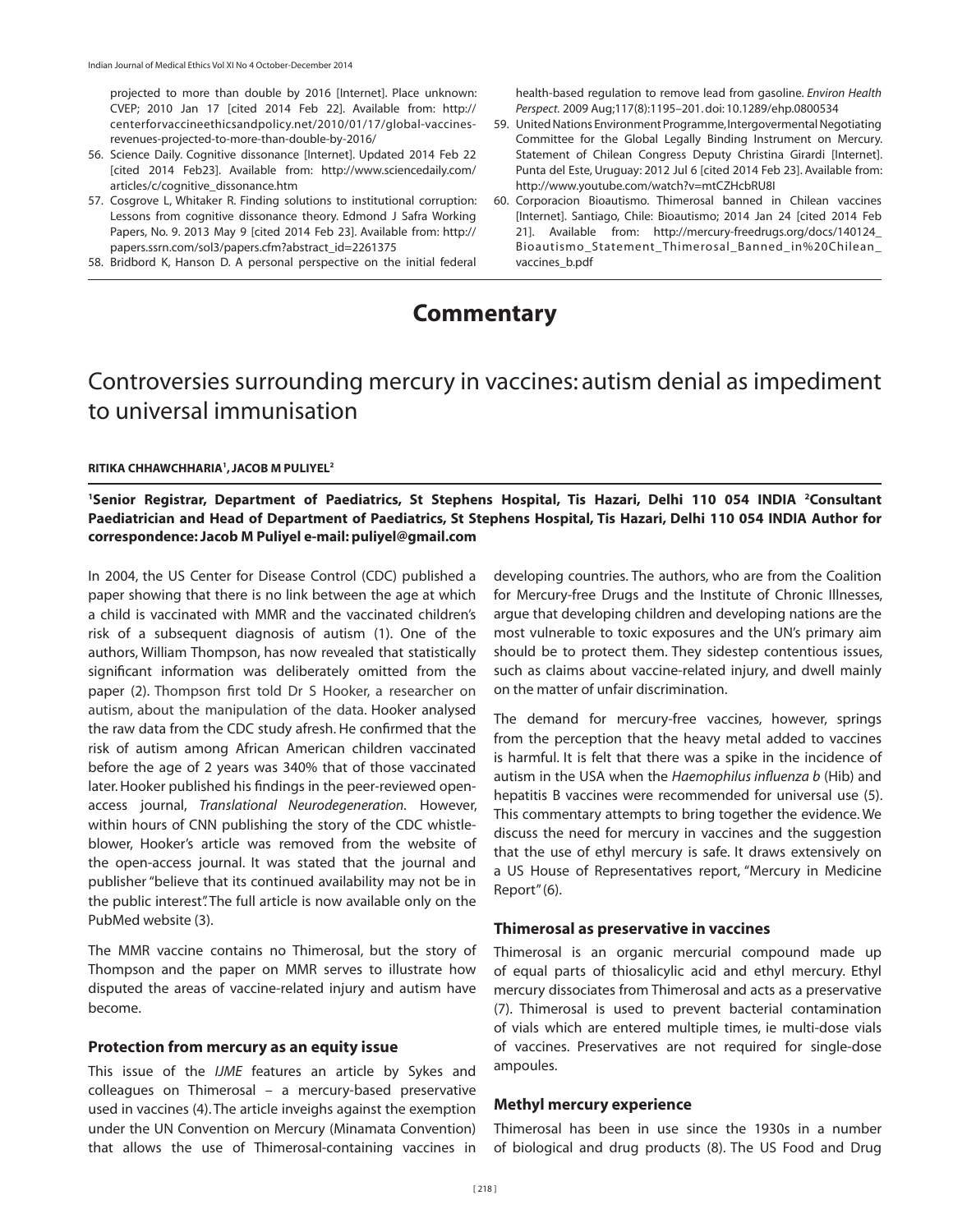Administration (FDA) did not require manufacturers to submit reports on pre-licensure safety testing until 1938, and efficacy testing until the 1960s, and as such, very few studies explored the toxicity of ethyl mercury (9). More data is available on methyl mercury, which was used for its anti-fungal properties from the 1860s when storing seeds. In the 1950s, methyl mercury toxicity was noticed in the Minamata Bay, Japan, with dead fish being washed ashore, seagulls falling out of the sky, frenzied cats whirling in a mad dance ending in death, and doctors reporting patients with a staggering gait. In 1968, the Japanese government released a statement implicating methyl mercury for the symptoms (10). It is assumed that the toxicity of ethyl mercury would be qualitatively similar to that of methyl mercury, although this has not been proved.

### **Recommended upper limit of mercury intake**

The FDA has proposed 0.4 µg per kg of body weight per day as the acceptable daily intake of methyl mercury, on the basis of the threshold at which paresthesia occurs in adults (11). However, the foetus and infants are particularly susceptible to mercury toxicity, and long-term studies in Iraq have shown language delays among infants exposed to mercury (12). On the basis of the findings of the Iraq studies, the Environmental Protection Agency lowered its reference dose for methyl mercury exposure to 0.1 µg per kg per day.

### **Mercury in vaccines exceeding recommended intake**

In 1999, the concern was raised that children being given the recommended doses of immunisation could be receiving doses of organic mercury, specifically ethyl mercury, which exceeded the specifications in the guidelines for the intake of methyl mercury (13).

Prior to the approval of the Hepatitis B recombinant vaccine, the only vaccine containing Thimerosal that was routinely given to infants was the DPT. This contained 25 µg of ethyl mercury, and was administered thrice in the first 6 months of life (75 mg of ethyl mercury) and a total of 4 times in 2 years (100 µg). After licensing of the Hepatitis B vaccine (administered within hours of birth and a total of 3 times in the first 6 months), which contained 12.5 µg of ethyl mercury, and the *Haemophilus influenza b* vaccine (administered 3 times in the first 6 months), which contained 25 µg of ethyl mercury, the cumulative quantity of ethyl mercury administered in the first 6 months went up from 75 µg to 187.5 µg. Using the EPA threshold of 0.1 µg per kg, the threshold would be 0.5 µg for a baby weighing 5 kg. The cumulative dose administered to babies receiving 187.5 µg would thus be higher than the threshold (14). It was feared that autism might result from the administration of high doses of Thimerosal to genetically susceptible children.

### **The autism epidemic**

According to the US House of Representatives report, autism was once considered a rare disease that affected an estimated 1 in 10,000 individuals in the USA. In 2000, federal agencies estimated that autism affected 1 in 500 children and by 2002, the National Institute of Health had reported a rate of 1 in 250. The Autism Society estimates that the number of autistic children is growing by 10% to 17% each year (15). It found that 1 in 149 children between 3 and 10 years of age was autistic, and the proportion of autistic children was 10 times higher than that reported by studies conducted in the 1980s. As for children whose condition met all the diagnostic criteria for autistic disorder, the prevalence was 4 per 1000, while the prevalence of pervasive developmental disorder and Asperger disorder was 2.7 per 1000. The study stated that the increase was real and could not be explained by changes in diagnostic criteria or better diagnosis (6).

A study from the University of California showed that the number of autistic people in the state grew by 273% between 1987 and 1998 (16). This study did not include people with pervasive developmental disorder, Asperger syndrome or any milder autism spectrum disorder (ASD), but only those who received a professional diagnosis of level one autistic disorder (using the DSM IV criteria) – the most severe form of autism.

The Autism Research Institute, on analysing its databank of 30,000 cases of autism from around the world, found that before the 1980s, most parents reported that their children first showed abnormal behaviour from birth itself or in the first year of life. However, after the mid-1980s, the numbers who reported that their babies developed normally in the first year-and-a-half and then suddenly became autistic doubled. Further, children among whom the onset of autism was at 18 months came to outnumber those among whom the onset was at birth by a ratio of 2 to 1. The cause for the increase in cases of autism and the reason for the rapid growth in lateonset autism are not known (6). The fact that the increase in the prevalence of autism coincided with the addition of new Thimerosal-containing vaccines gave rise to the suspicion that mercury was causing the increase.

### **Ethyl mercury-specific studies**

Experts have disputed the validity of the norms laid down for the use of ethyl mercury as these were originally developed in the context of methyl mercury poisoning. According to a recent WHO review, there is "no scientific evidence of toxicity from Thiomersal-containing vaccines" (17).Some of the studies that specifically examine ethyl mercury toxicity are discussed below.

### **Use of Thimerosal in meningitis**

In 1931, in the pre-antibiotic era when meningitis was a killer disease, Powell and Jamieson wrote about 22 meningitis patients injected with 1% Thimerosal. The only adverse event, observed in two patients, was sloughing of the skin after local infiltration. The treatment was not successful and all the patients died of meningitis. The patients did not live long enough for it to be possible to examine long-term toxicity and injury (18). However, this study is often quoted as evidence that intravenous administration of Thimerosal is safe.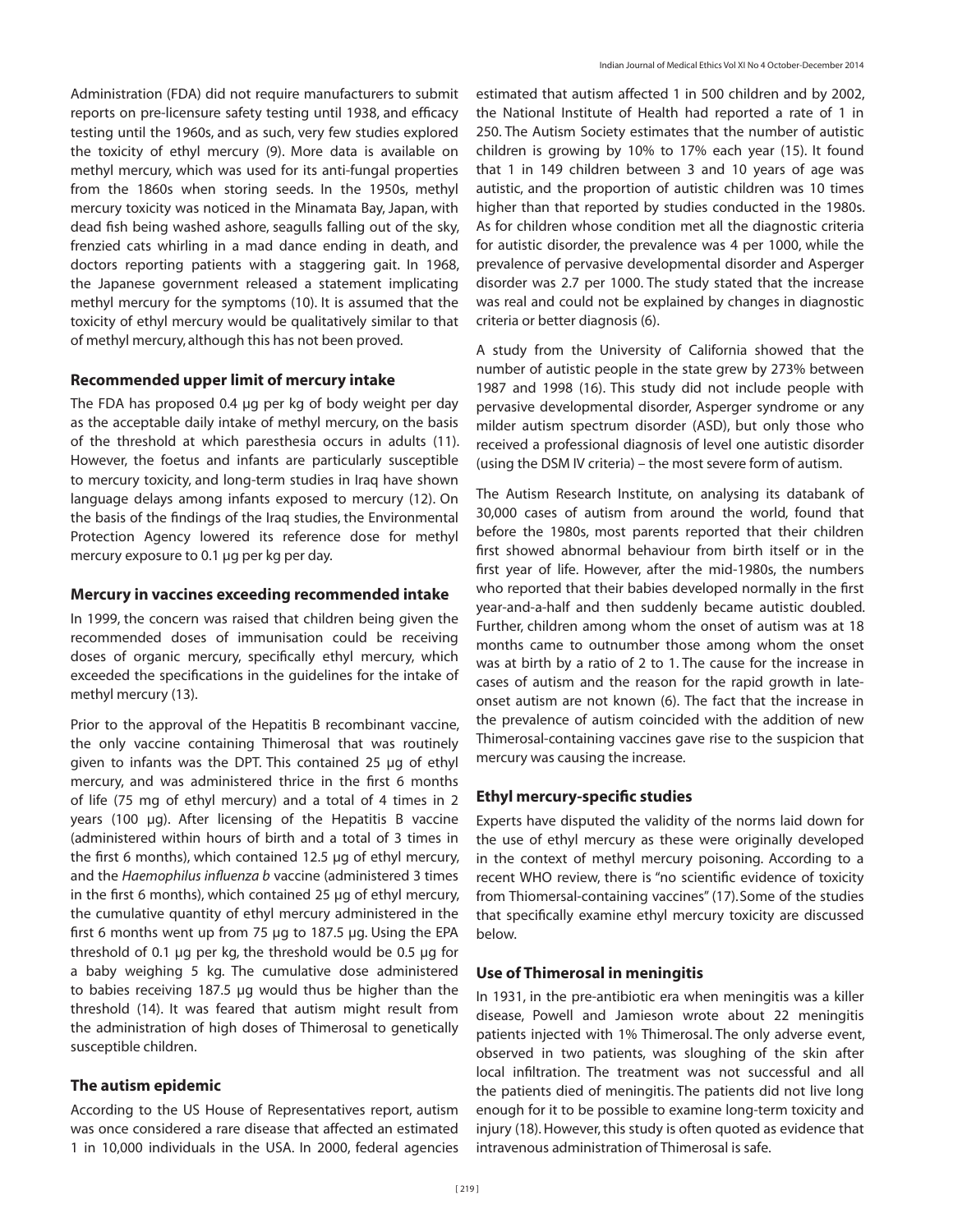# **Comparison of methyl and ethyl mercury in murine model**

The neurotoxicity and renal toxicity of ethyl mercury and methyl mercury were compared in rats given the compounds orally by Magos and colleagues. Greater weight loss and renal damage were observed in the rats treated with ethyl mercury than those given methyl mercury. Damage to the granular layer in the cerebellum was widespread in the latter. There was a higher concentration of inorganic mercury in the brains of the rats treated with ethyl mercury than in the brains of those treated with methyl mercury. Both damage and mercury deposits were more widespread in the case of the former (19).

# **Thimerosal excretion in infants**

A study of the use of a Thimerosal-containing vaccine in 40 two- and six-month-old babies was reported in the *Lancet*. These babies were compared with 21 controls who were given Thimerosal-free vaccines. Samples of blood, urine and stool were collected between 3 and 28 days after the vaccination to determine how much mercury remained in the blood and how much was expelled in urine and stool. Of the 40 who received Thimerosal, blood was tested in 36, urine in 27 and stool in only 22 cases (20). The level of mercury in the blood of the two-month-olds exposed to Thimerosal ranged from less than 3.75 nmol/L to 20.55 nmol/L (parts per billion); in the sixmonth-olds, all the values were lower than 7.50 nmol/L. After the vaccination, the concentrations of mercury in urine were low, but they were high in the stools (mean 82 ng/g dry weight in the two-month-olds and 58 ng/g in the six-month-olds). The authors concluded that the administration of vaccines with Thimerosal to infants does not seem to raise blood concentrations above the safe values, and that ethyl mercury is eliminated from the blood rapidly via stools after parenteral administration of Thimerosal in vaccines.

The Director of the Environmental Toxicology Programme of the Institute of Environmental Health Sciences in the USA, Dr Christopher Portier, told the US House of Representatives Committee that given the small sample size and failure to measure mercury at the peak levels (the blood levels were checked somewhere between 3 and 27 days, whereas the peak levels would be within the first day of vaccination), as well as the study's inability to measure the ethyl mercury present in the bodies of the subjects, it was difficult to understand how the authors came to the conclusion that Thimerosal, as a part of routine vaccines, poses very little risk to full-term infants (6).

# **Vaccine Safety Datalink studies**

Using the database of the Vaccine Safety Datalink established by the CDC, Thomas Verstraeten and colleagues carried out a two-phase study. In phase I, 124,170 infants were screened to look for associations between neuro-developmental disorders (NDs) and exposure to Thimerosal. In phase II, the disorders found to be associated most commonly with exposure to Thimerosal in phase I were re-evaluated in a much smaller sample of 16,717 children. The relative risks of NDs were calculated per 12.5 µg-increase in the estimated cumulative

exposure to mercury from Thimerosal-containing vaccines in the first, third and seventh months of life.

In phase I, a significant positive association was found between exposure to Thimerosal and tics (relative risk [RR]: 1.89; 95% confidence interval [CI]: 1.05–3.38). The risks of language delay were increased in the case of cumulative exposure at 3 months (RR: 1.13; 95% CI: 1.01–1.27) and 7 months (RR: 1.07; 95% CI: 1.01–1.13). In phase II, no significant associations were found. There was no increased risk of autism or attention-deficit disorder (21).

Geier and Geier published details of a meeting of the CDC and other government organisations, as well as members of the vaccine manufacturers, prior to the publication of the data of Verstraeten and colleagues. The authors obtained these details under the Freedom of Information Act. This transcript reveals that the study initially found a statistically significant dose–response relationship between increasing doses of mercury from childhood vaccines containing Thimerosal and various types of NDs. The transcript documents that the data were real and statistically significant for many types of NDs, but that the participants of the meeting felt that the data had to be "handled". However, some participants expressed the concern that the work which had already been done would be obtained by others through the Freedom of Information Act. In this event, even if professional bodies expressed the opinion that there was no association between Thimerosal and NDs, it would already be too late to do anything. In addition, other participants pointed out that the manufacturers of the vaccine were barely in a position to defend lawsuits alleging that there was a relationship between Thimerosal and NDs, since given the available data, no one would say that there was no relationship between the two (22).

# **Autism rates after elimination of thimerosal**

A study of autism in Denmark and Sweden reported that autism rates continued to increase in 2002, even though Thimerosal began to be phased out in 1992 (23).However, the recent 2013 Denmark study (24) has established that phasing out of the Thimerosal-preserved vaccines from the Danish vaccination programme resulted in a significant decline in the percentage of ASD cases in Danish children from 1.5% in 1994– 1995 birth cohort to 1.0% in 2002–2004 birth cohort.

An ecological study was undertaken to evaluate the NDs (autism, mental retardation and speech disorders) reported to the Vaccine Adverse Event Reporting System (VAERS) from 1991 through 2004. There was a peak in the proportion of reports received in 2001–2002 and in the proportion of reports, by date of administration of the vaccine, in 1998. There was a significant reduction in the proportion of NDs reported to the VAERS as Thimerosal began to be removed from childhood vaccines in the US from mid-1999 onwards (25).

### **Dose–response data**

Using the Vaccine Safety Datalink (VDS), a dose–response relationship between exposure to organic mercury from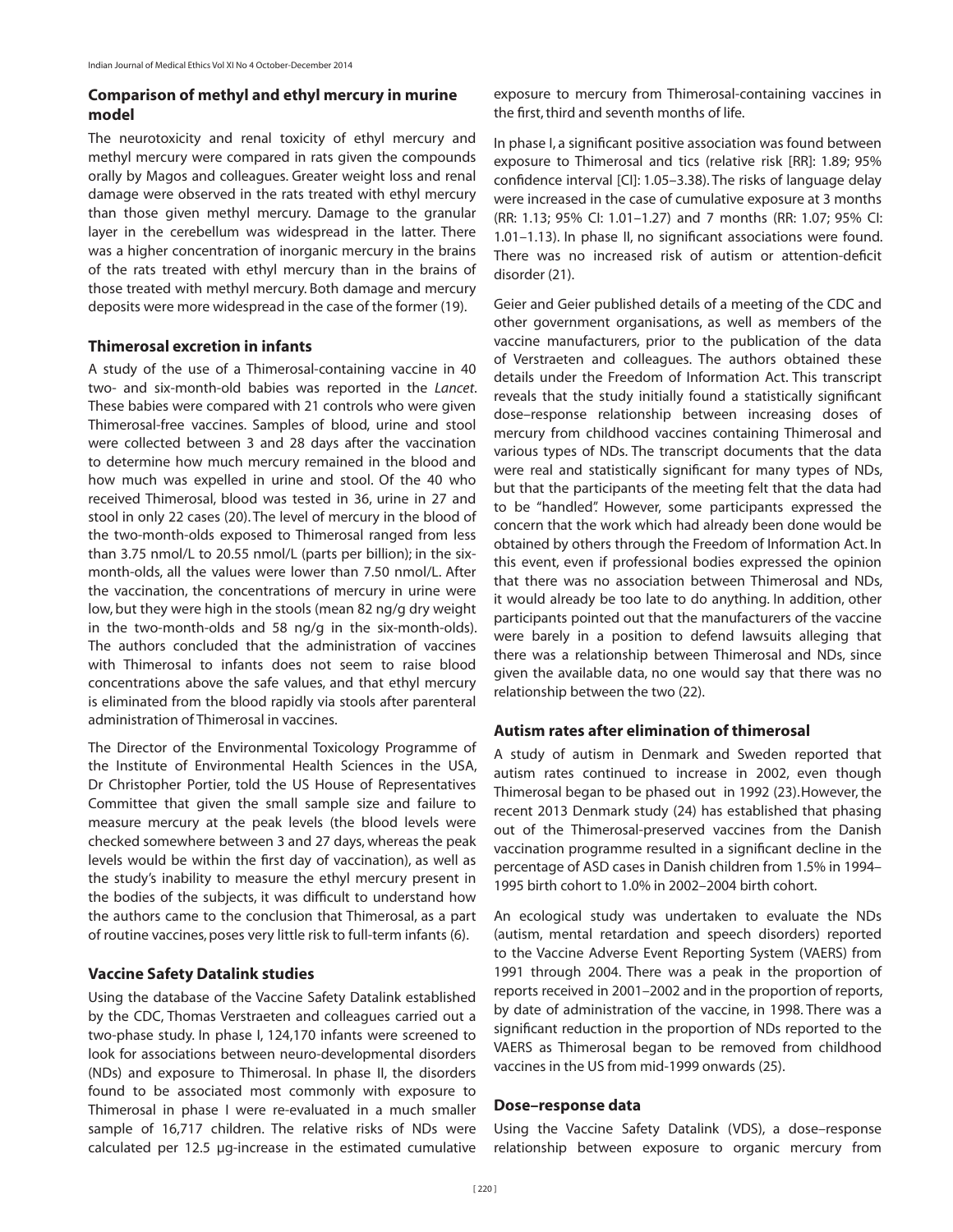Thimerosal-containing vaccines and NDs was found and these data were published recently. Using the VSD portion available to the researchers, a case-control study found that, on a "per µg of organic Hg" exposure basis, pervasive development disorder (odds ratio (OR) = 1.054), specific developmental delay (OR = 1.035), tic disorder (OR = 1.034) and hyperkinetic syndrome of childhood (OR =  $1.05$ ) were significantly more likely to occur among those exposed to organic Hg than among the controls (26).

# **Thimerosal for developing countries: the economic argument**

Thimerosal has been removed from most of the vaccines used in developed countries, but it is used in vaccines meant for developing countries. Vaccines are sold to developing countries in multi-dose vials at a lower cost-per-dose. It is assumed that single-dose vials of vaccines, which can be preservative-free, are not economical for developing countries, both in terms of the unit cost of vaccines and cold chain requirements. These assumptions are simplistic and not necessarily accurate. A study by WHO has shown that the overall manufacturing cost of a single-dose vial is 0.257 USD, which is about 2.5 times greater than the cost of one dose (which is 0.105 USD) from a 10-dose vial (27). The cost-per-dose of the single-dose formulation would be higher by a mere 0.15 USD, according to this analysis. On the face of it, multi-dose vials have the added advantage that they occupy less coldstorage space per dose, but this advantage is offset by vaccine wastage. A UNICEF study in India reported vaccine-wastage of up to 60% with the use of multi-dose vials (28). Singledose vials provide a price advantage over 10-dose vials if the wastage of the latter is greater than 44% (based on the price of the hepatitis B vaccine and varying wastage rates for 10-dose vials) (27). Further, single-dose vials simplify inventory logistics and vaccine tracking. Also, the health worker's reluctance to open multi-dose vials for only a few children leads to missed opportunities and lower coverage rates (27). Thus, under actual usage conditions, it would appear that multi-dose vials do not afford any real economic benefits for developing countries.

The marketing of single-dose vials (which do not need preservatives) is especially inexpensive in India, given the capabilities of the local industry. For example, the marked maximum retail price of a single-dose 2-ml ampoule, with 50 mg ranitidine, from Ranbaxy is Rs 3 (0.05 USD), inclusive of the cost incurred by the manufacturer and his/her profits, dealers' margin, taxes and transport to remote parts of the country. Despite such prices, 33 manufacturers, including the multinational pharmaceutical giant, GSK, are competing to get a market share of this drug (29). In the Indian context, where single-dose ampoules are inexpensive to manufacture, switching to preservative-free single-dose vials may, in fact, save costs.

### **The Burton Report conclusions**

Well before the dose–response data were published (27), the "Mercury in Medicine Report" of the US House of

Representatives had pointed out that the lack of conclusive proof does not mean there is no connection between Thimerosal and vaccine-induced autism. It stated, "The lack of conclusive proof indicates that the US FDA has failed in its duties to assure that adequate safety studies were conducted prior to marketing." It further stated that after determining that Thimerosal was no longer "generally recognized as safe" for use in topical ointments, the agency did not extend its evaluation to other applications of Thimerosal, in particular, its use as a vaccine preservative. The report said parents were concerned that there might be an inherent conflict between the multiple roles of the department, eg promoting immunisation, regulating manufacturers, looking out for adverse events, managing the programme for compensation for vaccine injury, and developing new vaccines.

The Burton Report records that the CDC Advisory Committee on Immunization rejected a statement of preference for Thimerosal-free vaccines because of a number of factors. These included a desire to avoid confusion in the public mind and a concern that immunisation rates might fall. However, another factor that was also considered by the Advisory Committee on Immunization, according to the Burton Report, was the financial health of the vaccine industry. There was a desire to reduce the potential for the financial losses they would face due to the inability to sell their existing inventories of Thimerosal-laced vaccines. The report goes on to state, "If there is any doubt about the neurological effects of ethyl mercury – and there were substantial doubts - the prevailing consideration should have been how best to protect children from potential harm. However, it appears that protecting the industries' profits took precedence over protecting children from mercury damage." This indictment applies equally to international organisations like WHO and the drug regulatory authorities in India.

### **Conclusion**

It is biologically plausible that mercury toxicity in genetically susceptible persons may contribute to the numbers with autism and ASD. However there is no clear proof linking the mercury in Thimerosal to the spurt in cases seen in recent years. The apparent linkage of autism to the MMR vaccine (which is Thimerosal free) seems to suggest that mercury exposure through Thimerosal-containing vaccines is not the only factor that may be responsible for the subsequent "autism" and "ASD" diagnoses in developing children.

Historically, there may have been reasons to use Thimerosal with vaccines, but they do not apply any longer as singledose, Thimerosal-free vaccines vials are cheaper now. The Burton Report documents that the CDC Advisory Committee on Immunization rejected a statement of preference for Thimerosal-free vaccines because it apprehended that immunisation rates might fall if it were to admit that it had been fallible in the past. It is felt that removing Thimerosal now is akin to an admission of guilt. With an eye to preserving the faith of parents in the vaccines, it is mistakenly considered